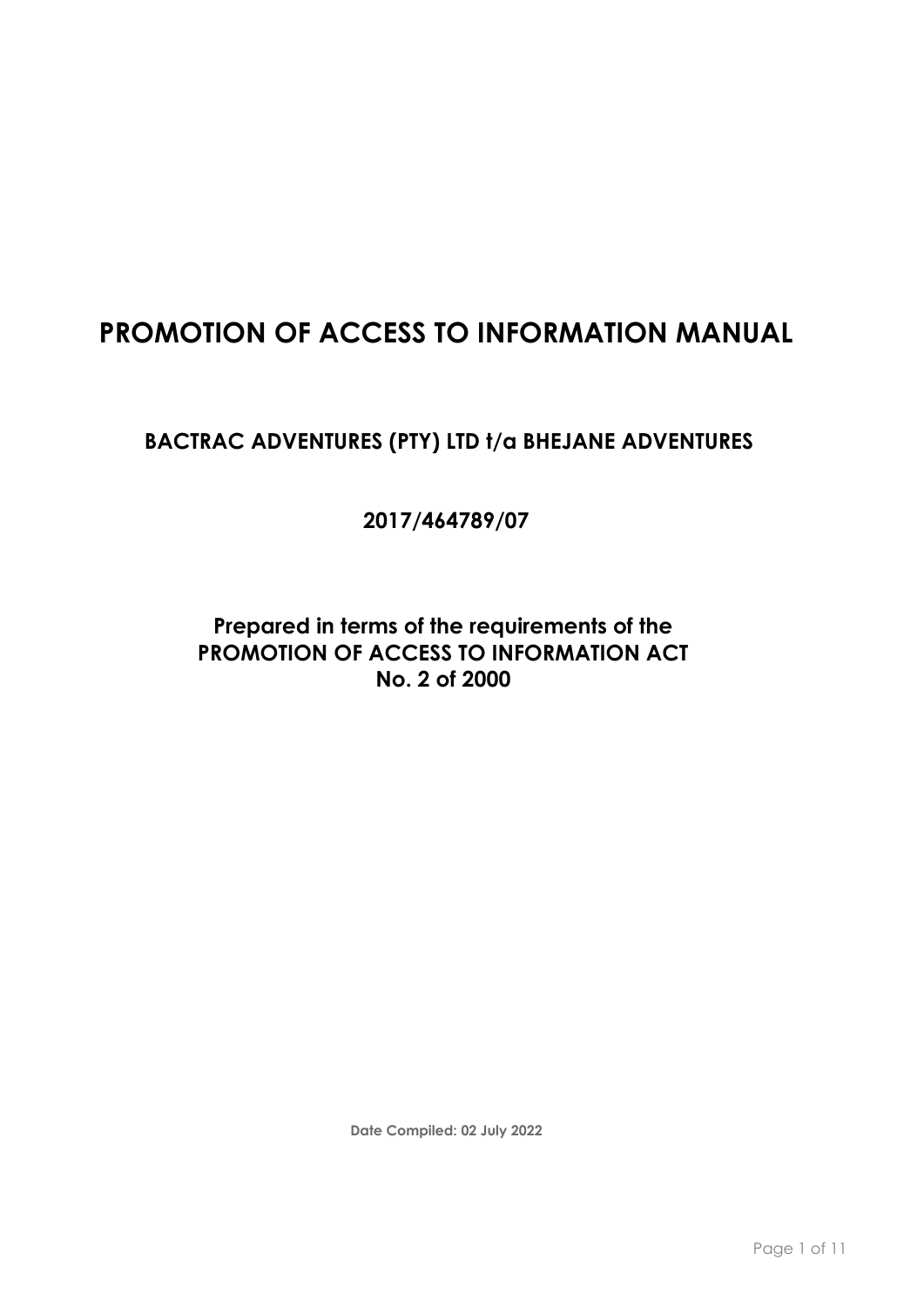# **1. INTRODUCTION**

The Promotion of Access to Information Act 2 of 2000 ("PAIA" or "the Act") gives effect to the Constitutional right of access to any information held by the state and any information that is held by another person and that is required for the exercise or protection of any rights. The Protection of Personal Information Act 2013 has amended the PAIA and also requires from private bodies to disclose certain information through the relevant organisation's PAIA Manual.

Specifically, section 51(1) of the Act, read with the Protection of Personal Information Act of 2013, requires a private body to compile a manual that must contain information as specified and required by both PAIA and POPI. In addition, the PAIA manual must set out the formal procedure that a person must follow in order to request to view, update or delete personal information held by the private body.

In this context, a "private body" is defined as any natural person who carries or has carried on any trade, business or profession, but only in such capacity or any partnership which carries or has carried on any trade, business or profession or any former or existing juristic person (e.g. any company, close corporation or business trust).

This organisation falls within the definition of a "private body" and this Manual has been compiled in accordance with the said provisions and to fulfil the requirements of the Act.

In terms of the Act, where a request for information is made to a body, there is an obligation to provide the information, except where the Act expressly provides that the information may not be released. In this context, Section 9 of the Act recognises that access to information can be limited. In general the limitations relate to circumstances where such release would pose a threat to the protection of privacy, commercial confidentiality, and the exercising of efficient governance.

Accordingly, this manual provides a reference to the records held and the process that needs to be adopted to access such records.

**All requests for access to information (other than information that is available to the public) must be addressed to the Head of the Business named in section 2 of this Manual.**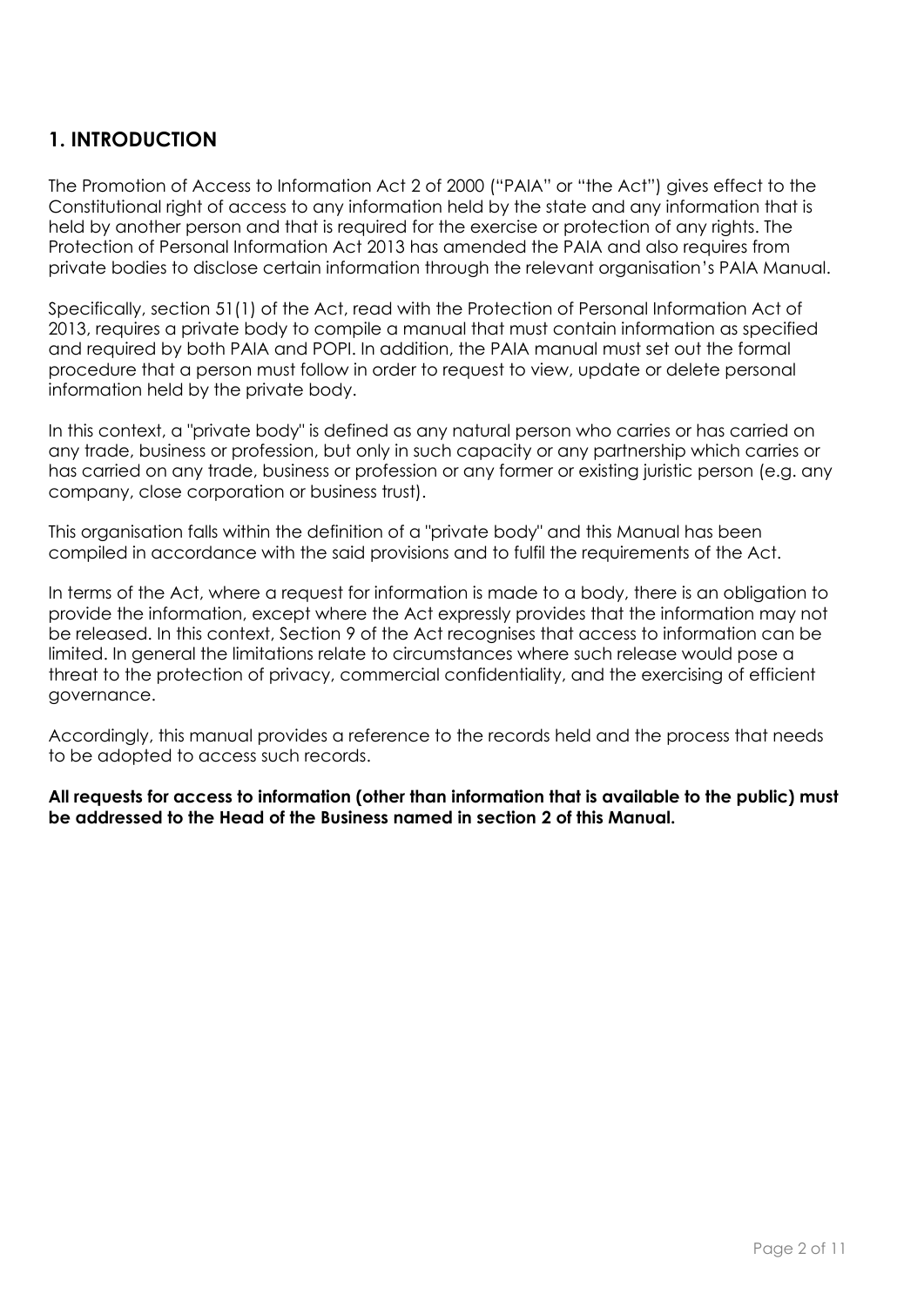### **2. BUSINESS AND CONTACT DETAILS**

| <b>Name of Business:</b> | BACTRAC ADVENTURES (PTY) LTD t/a BHEJANE ADVENTURES                 |
|--------------------------|---------------------------------------------------------------------|
| <b>Head of Business:</b> | Mr FRANK CARLISLE                                                   |
| <b>Position:</b>         | <b>DIRECTOR</b>                                                     |
| <b>Postal Address:</b>   | PO BOX 132, WITTEDRIFT, PLETTENBERG BAY, Western Cape, 6603         |
| <b>Physical Address:</b> | 22 MONUMENT STREET, WITTEDRIFT, PLETTENBERG BAY, Western Cape, 6603 |
| <b>Phone Number:</b>     | +27 82 323 3561                                                     |
| <b>Email Address:</b>    | frank@bhejane.com                                                   |
| Website:                 | www.bhejane.com                                                     |

# **3. SECTION 51(1) OF THE PROMOTION OF ACCESS TO INFORMATION ACT (THE ACT)**

- 3.1 The Act grants a requester access to records of a private body, if the record is required for the exercise or protection of any rights. If a public body lodges a request, the public body must be acting in the public interest.
- 3.2 Requests in terms of the Act must be made in accordance with the prescribed procedures, at the rates provided. The forms and tariff are dealt with in regulations 6 and 7 of the Act.
- 3.3 Requesters are referred to the Guide which, in terms of Section 10 as amended, has been compiled by the Information Regulator established in terms of section 39 of the Protection of Personal Information Act, 2013, and which contains information for the purposes of exercising Constitutional Rights.

A "Request for a copy of the Guide (Form 1)" is available at:

<https://www.justice.gov.za/inforeg/docs2-f.html>

The Guide is also available at:

| JD House, 27 Stiemens Street Braamfontein, Johannesburg, 2001 |
|---------------------------------------------------------------|
| P.O. Box 31533 Braamfontein, Johannesburg, 2017               |
| 010 023 5200                                                  |
| PAIACompliance@infoRegulator.org.za                           |
|                                                               |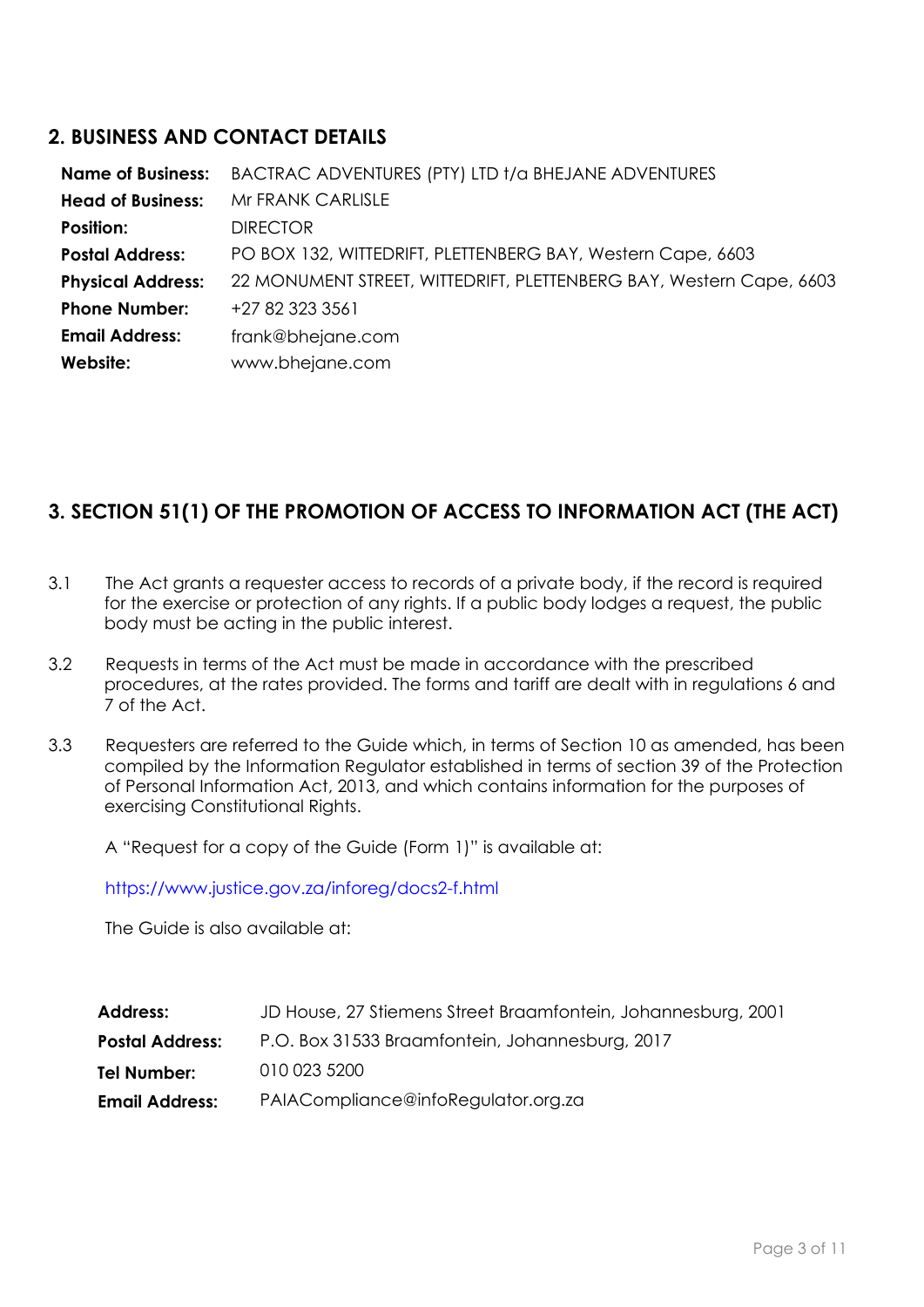# **4. RECORDS AVAILABLE IN TERMS OF SECTION 52(2) OF THE ACT**

Not applicable.

# **5. RECORDS THAT ARE HELD AT THE OFFICES OF THE BUSINESS**

The following is a list of records that are held at the business's office:

### **Administration**

- Correspondence
- Founding Documents
- Licences (categories)
- Shareholder Register
- Statutory Returns

#### **Human Resources**

- Employee Records
- General Correspondence
- Remuneration Records and Policies
- Statutory Records

#### **Operations**

- Contracts
- General Correspondence
- Marketing and Future Strategies
- Marketing Records
- Sales Records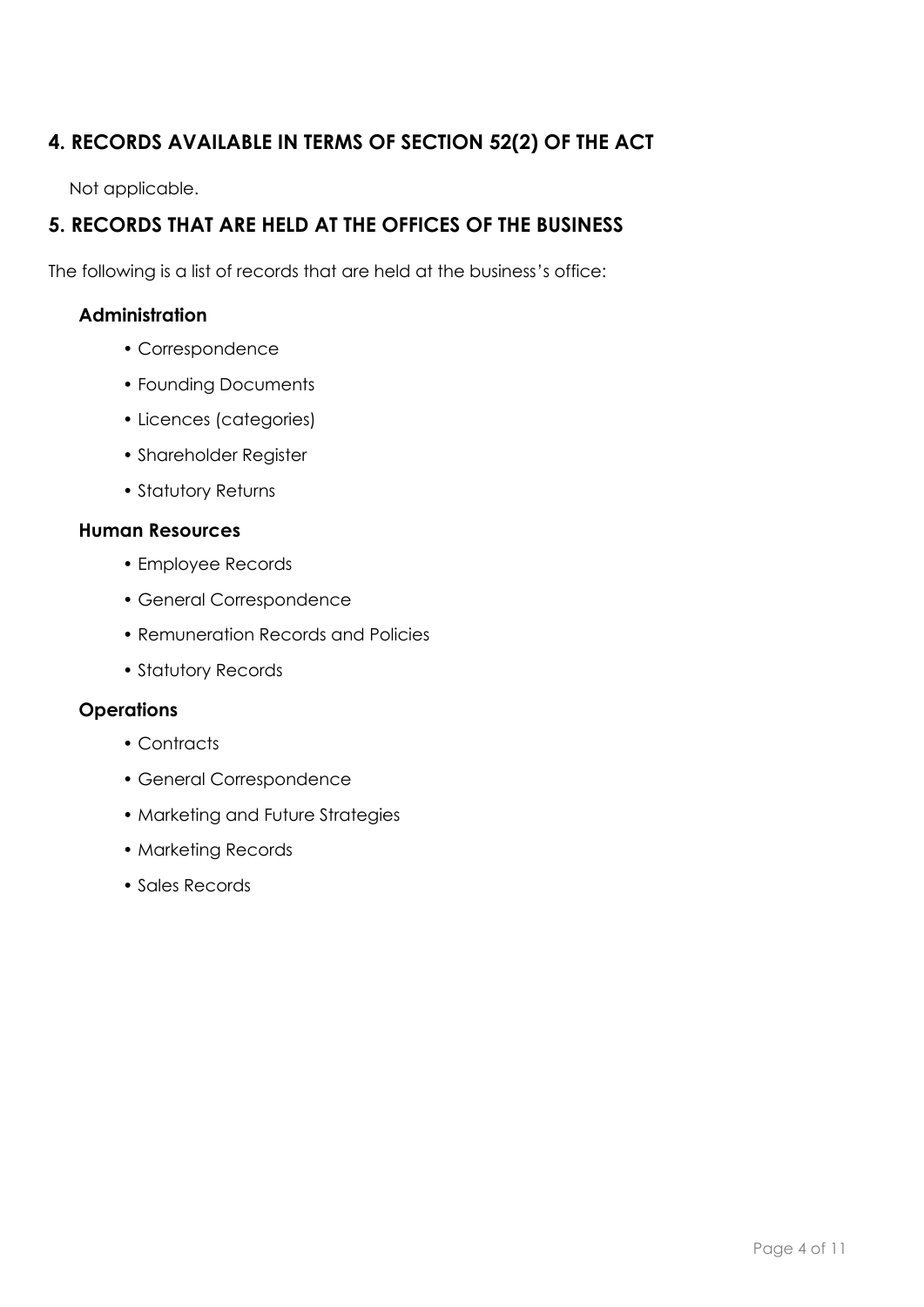#### **Finances**

- Annual Financial Statements
- Asset Register
- Banking Records
- Contracts
- Financial Transactions
- General Correspondence
- Insurance Information
- Purchase and Order Information
- Stock Records
- Tax Records (company and employee)

#### **Statutory Records:**

At present these include records (if any) held in terms of:

- Basic Conditions of Employment 75 of 1997
- Companies Act 71 of 2008
- Compensation for Occupational Injuries and Health Diseases Act 130 of 1993
- Electronic Communications and Transactions Act 25 of 2002
- Income Tax Act 95 of 1967
- Insolvency Act 24 of 1936
- Intellectual Property Laws Amendments Act 38 of 1997
- Long Term Insurance Act 52 of 1998
- Promotion of Access to Information Act 2 of 2000
- Tax Administration Act No 28 of 2011
- Trade Marks Act 194 of 1993
- Unemployment Contributions Act 4 of 2002
- Unemployment Insurance Act 63 of 2001
- Value Added Tax Act 89 of 1991

### **6. PROCESSING OF PERSONAL INFORMATION**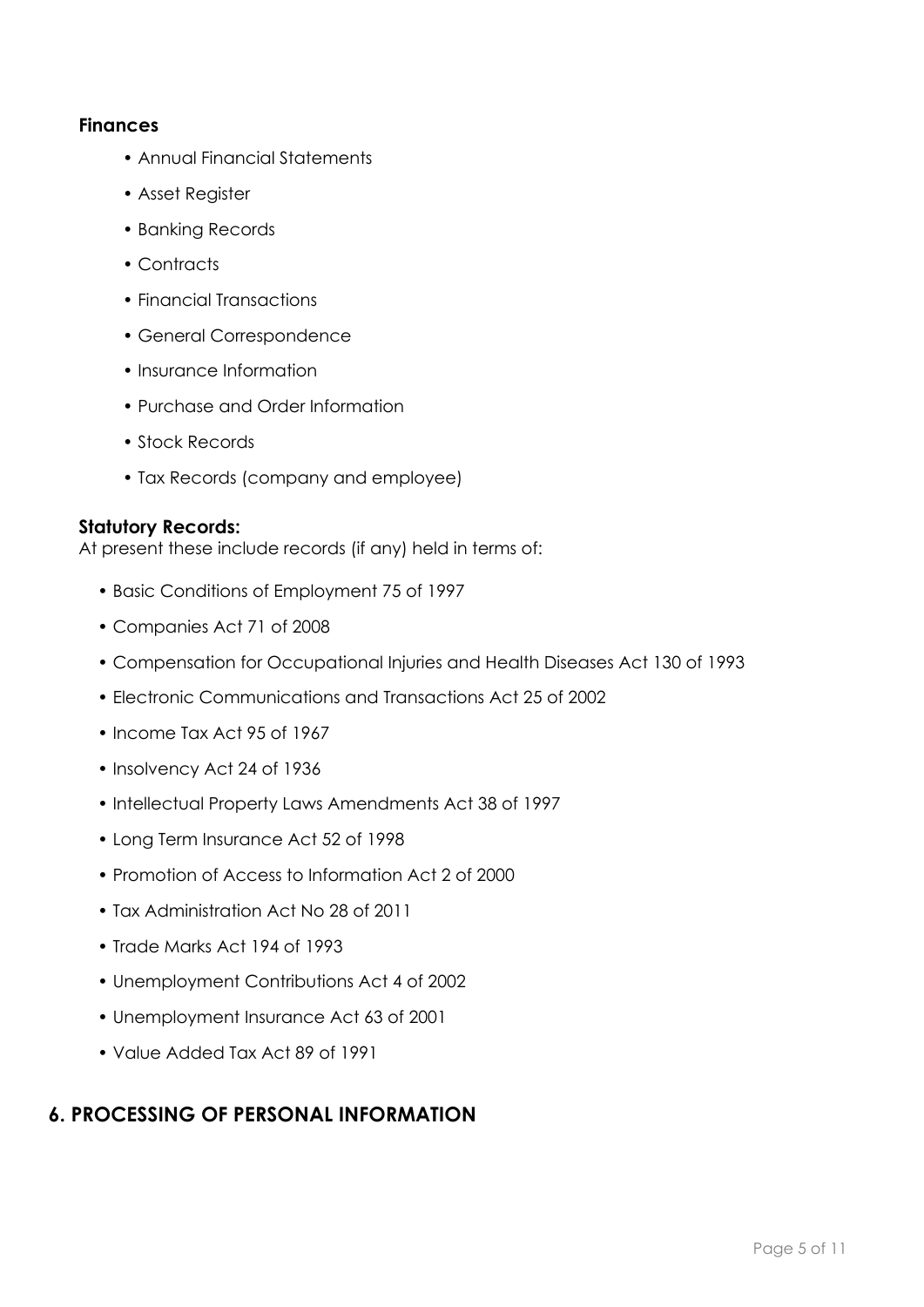#### **Purpose of Processing**

• Fulfilling statutory obligations in terms of applicable legislation

• Historical record keeping, research and recording statistics necessary for fulfilling our business objectives.

- Keeping of accounts and records
- Marketing and advertising

• Monitoring, maintaining and managing our contractual obligations to customers, clients, suppliers, service providers, employees, directors and other third parties

• Obtaining information necessary to provide contractually agreed services to customers and clients

- Resolving and tracking complaints
- Staff administration

#### **Categories of Data Subjects**

- Clients and client's employees (inclusion of member records), representatives, agents, contractors and service providers
- Existing and former employees (including contractors, agents, temporary and casual employees)
- Our stakeholders

#### **Categories of Personal Information processed**

#### **Natural Persons**

- Names
- Physical and postal addresses
- Date of birth
- ID number
- Nationality
- Gender
- Confidential correspondence
- Email address
- Telephone number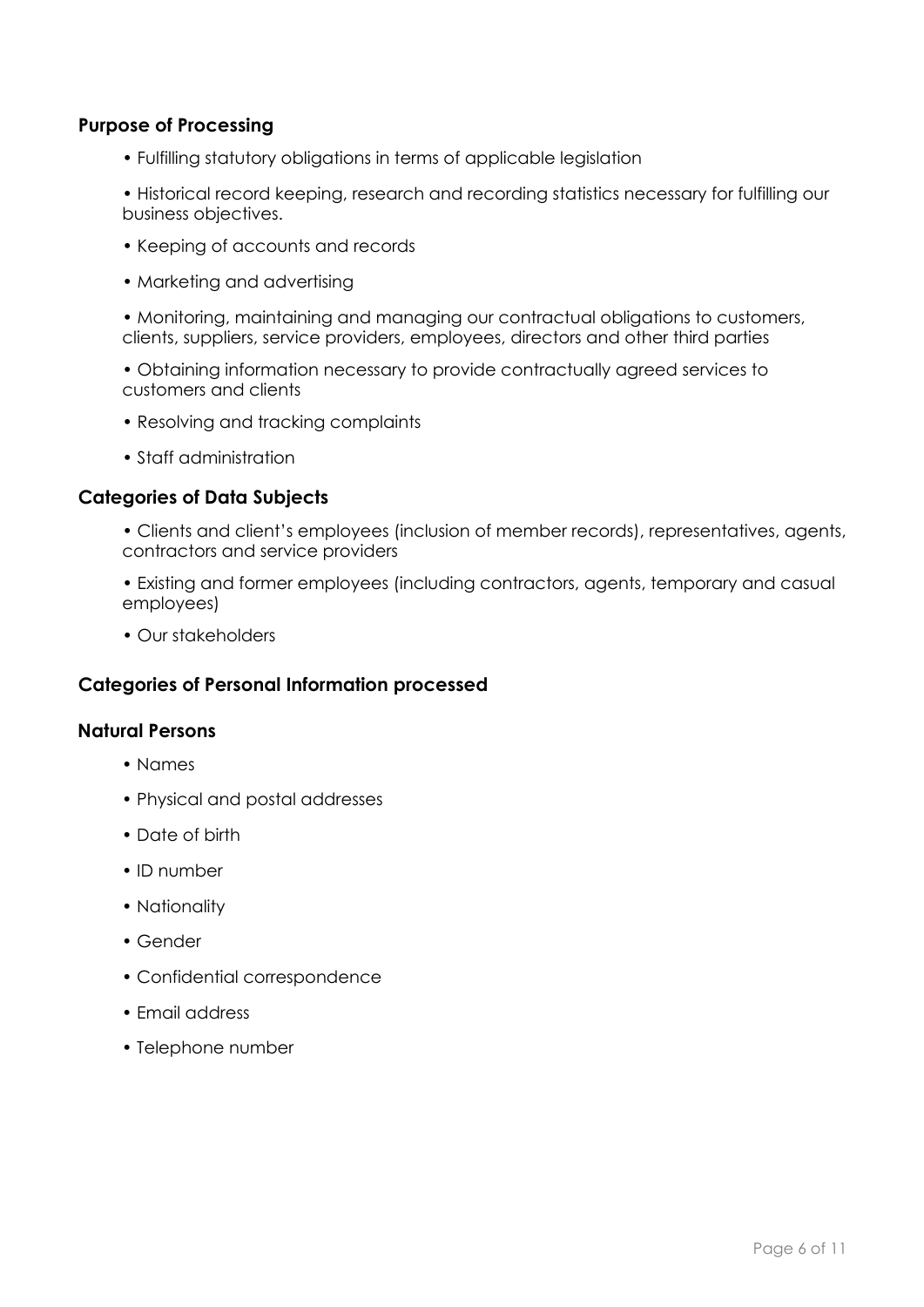#### **Juristic Persons**

- Names of contact persons
- Name of Legal Entity
- Registration Number
- Physical and Postal address and contact details

#### **Categories of special information processed**

• Not Applicable – we do not process special information

#### **Possible Recipients of Personal Information**

- Auditors
- Banks and other financial institutions.
- Employees of the organisation
- Regulatory, statutory and government bodies

#### **Trans-border / cross border flows of personal information**

It may be required from time to time need to share personal information of data subjects with third parties in other countries. Any sharing of personal information of data subjects with third parties in other countries will be done only if the recipient of the information is subject to a law, binding corporate rules or binding agreement which provide an adequate level of protection which effectively upholds principles for reasonable processing of the information that are substantially similar to the conditions for the lawful processing of personal information relating to a data subject who is a natural person and, where applicable, a juristic person, as set out in the Protection of Personal Information Act and the data subject consents to the transfer.

Any such transfer will have to be shown to be necessary for the performance of a contract between the data subject and the recipient in question, or for the implementation of precontractual measures taken in response to the data subject's request.

#### **General Description of Information Security Measures**

Up to date technology is employed to ensure the confidentiality, integrity and availability of the Personal Information under our care.

Measures include:

- Acceptable usage of personal information
- Access control to personal information

• Computer and network security including Firewalls, Virus protection software and updated protocols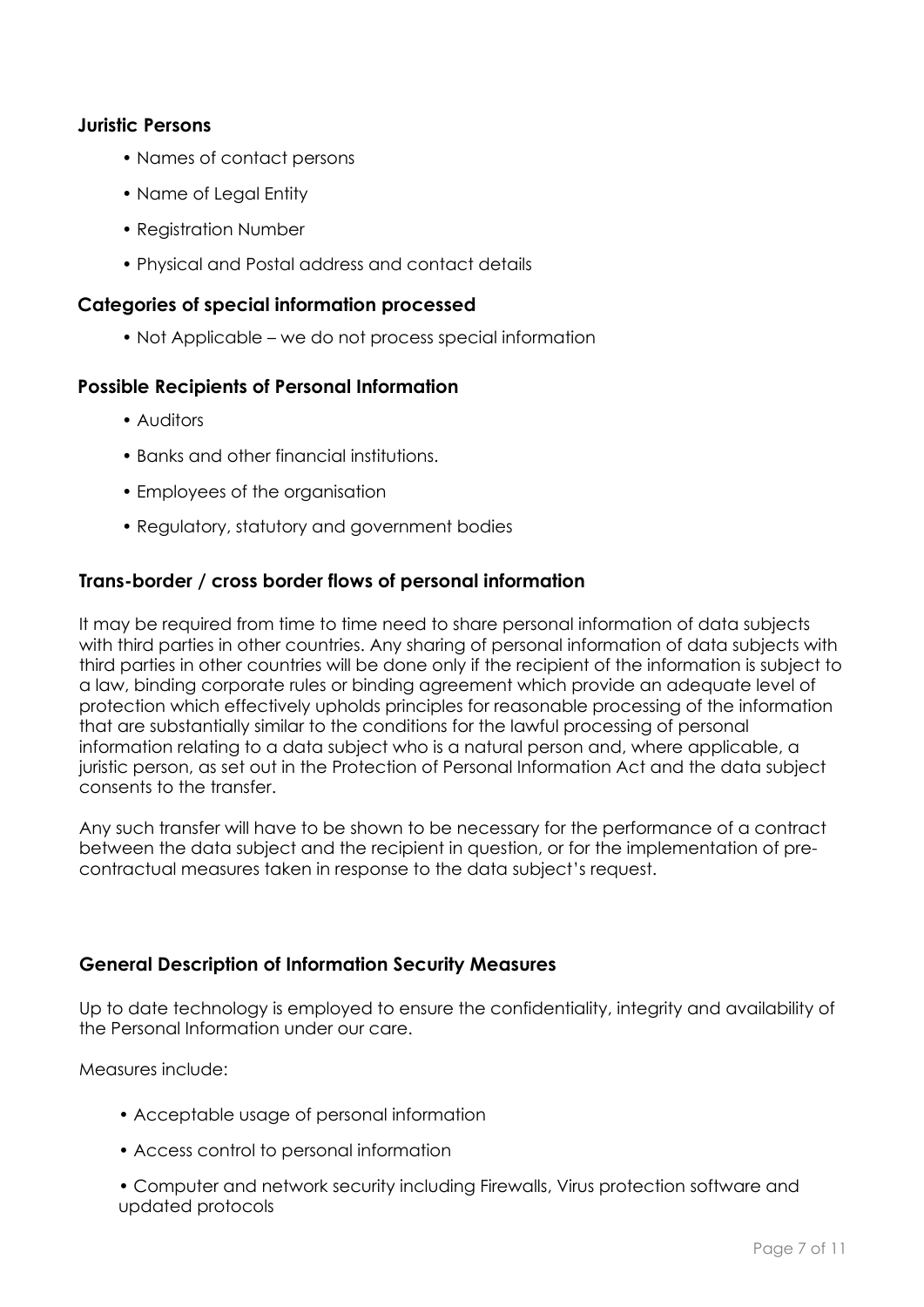- Governance and regulatory compliance
- Information security and HR policies including Bring Your Own Device (BYOD) policies
- Investigating and reacting to security incidents
- Logical and physical access control
- Monitoring access and usage of private information
- Retention and disposal of information
- Secure communications

We continuously establish and maintain appropriate, reasonable technical and organisational measures to ensure that the integrity of the Personal Information which may be in our possession or under our control, is secure and that such information is protected against unauthorised or unlawful processing, accidental loss, destruction or damage, alteration or access by having regard to the requirements set forth in law, in industry practice and generally accepted information security practices and procedures applicable.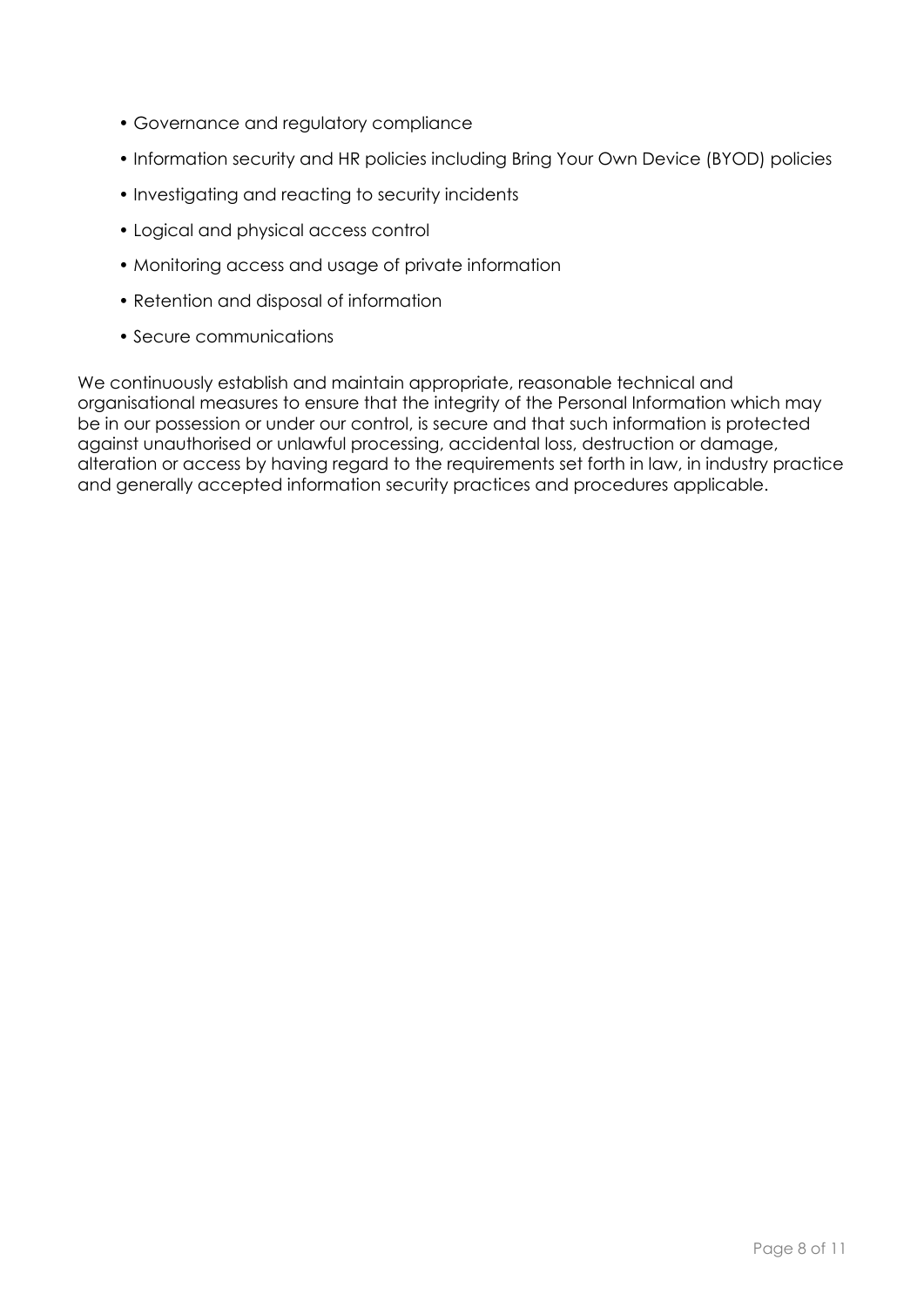# **7. INFORMATION REQUEST PROCEDURE**

- The requester must use the prescribed form to make the request for access to a record. The prescribed form is available from the Head of Business named in Section 2 above. The form is also available from the website of the Department of Justice and Constitutional Development at www.doj.gov.za
- The request must be made to the Head of Business named in Section 2 above. This request must be made to the address, fax number or electronic mail address of the business.
- The requester must provide sufficient detail on the request form to enable the Head of Business to identify the record and the requester. The requester should also indicate which form of access is required. The requester should also indicate if any other manner should be used to inform the requester. If this is the case, please furnish the necessary particulars to be so informed.
- The requester must identify the right that is sought to be exercised or to be protected and must provide an explanation of why the requested record is required for the exercise or protection of that right.
- If a request is made on behalf of another person, the requester must submit proof of the capacity in which the requester is making the request to the satisfaction of Head of Business aforesaid.
- The prescribed request fee must be attached.
- We will respond to your request within 30 days of receiving the request by indicating whether your request for access has been granted or denied.
- Please note that the successful completion and submission of a request for access form does not automatically allow the requestor access to the requested record.

Access will be granted to a record only if the following criteria are fulfilled:

- The record is required for the exercise or protection of any right; and
- The requestor complies with the procedural requirements set out in the Act relating to a request; and
- Access to the record is not refused in terms of any ground for refusal as contemplated in Chapter 4 of Part 3 of the Act.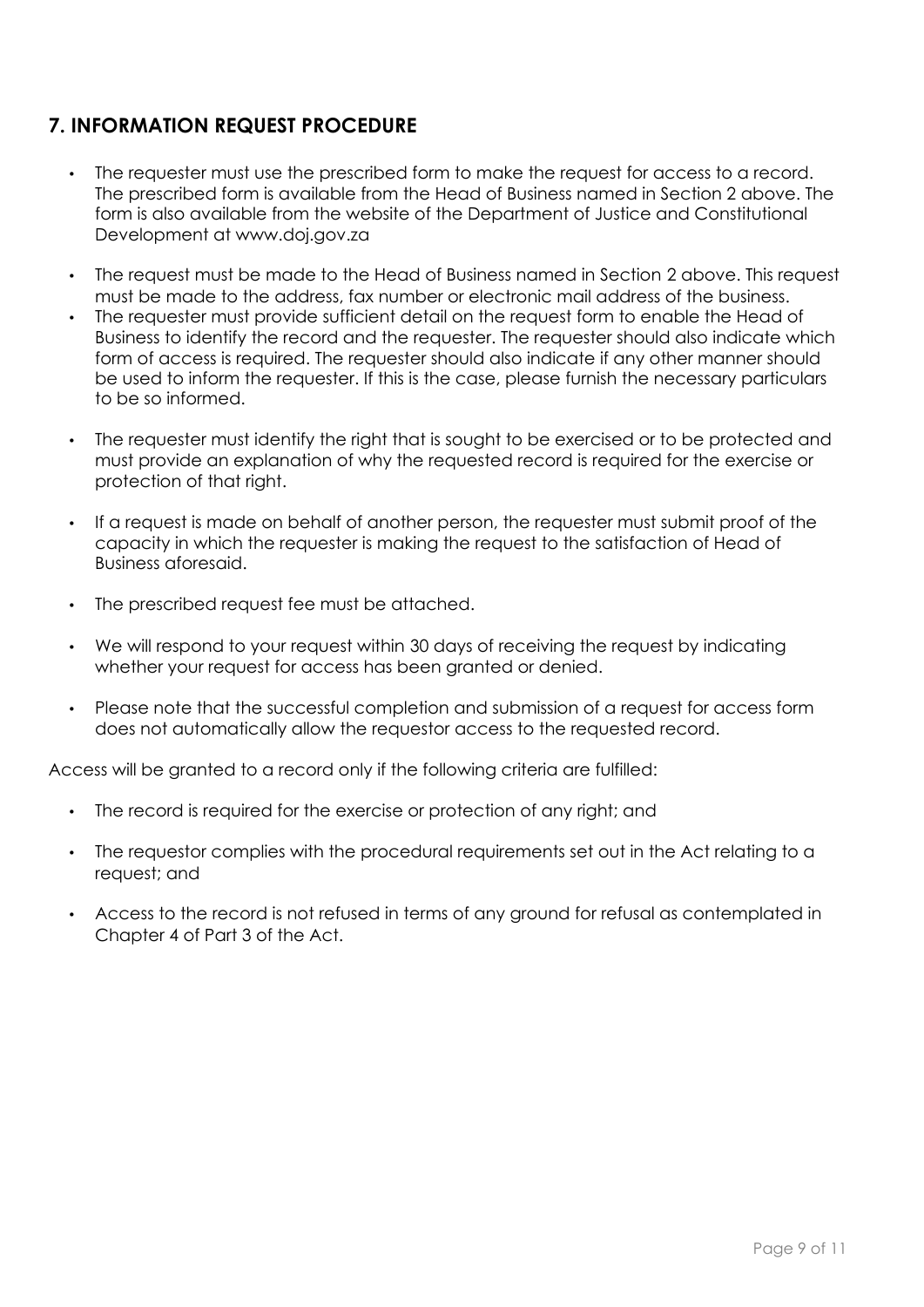### **8. DENIAL OF ACCESS**

Access to any record may be refused under certain limited circumstances. These include:

- The protection of personal information from unreasonable disclosure concerning any natural person;
- The protection of commercial information held concerning any third party (for example trade secrets);
- The protection of financial, commercial, scientific or technical information that may harm the commercial or financial interests of any third party;
- Disclosures that would result in a breach of a duty of confidence owed to a third party;
- Disclosures that would jeopardize the safety or life of an individual;
- Disclosures that would prejudice or impair the security of property or means of transport;
- Disclosures that would prejudice or impair the protection of a person in accordance with a witness protection scheme;
- Disclosures that would prejudice or impair the protection of the safety of the public;
- Disclosures that are privileged from production in legal proceedings unless the privilege has been waived;
- Disclosures of details of any computer programme;
- Disclosures that will put BACTRAC ADVENTURES (PTY) LTD t/a BHEJANE ADVENTURES at a disadvantage in contractual or other negotiations or prejudice it in commercial competition;
- Disclosures of any record containing any trade secrets, financial, commercial, scientific, or technical information that would harm the commercial or financial interests of BACTRAC ADVENTURES (PTY) LTD t/a BHEJANE ADVENTURES;
- Disclosures of any record containing information about research and development being carried out or about to be carried out by BACTRAC ADVENTURES (PTY) LTD t/a BHEJANE ADVENTURES;

If access to a record or any other relevant information is denied, our response will include:

- Adequate reasons for the refusal; and
- Notice that you may lodge an application with the court against the refusal and the procedure including details of the period for lodging the application.